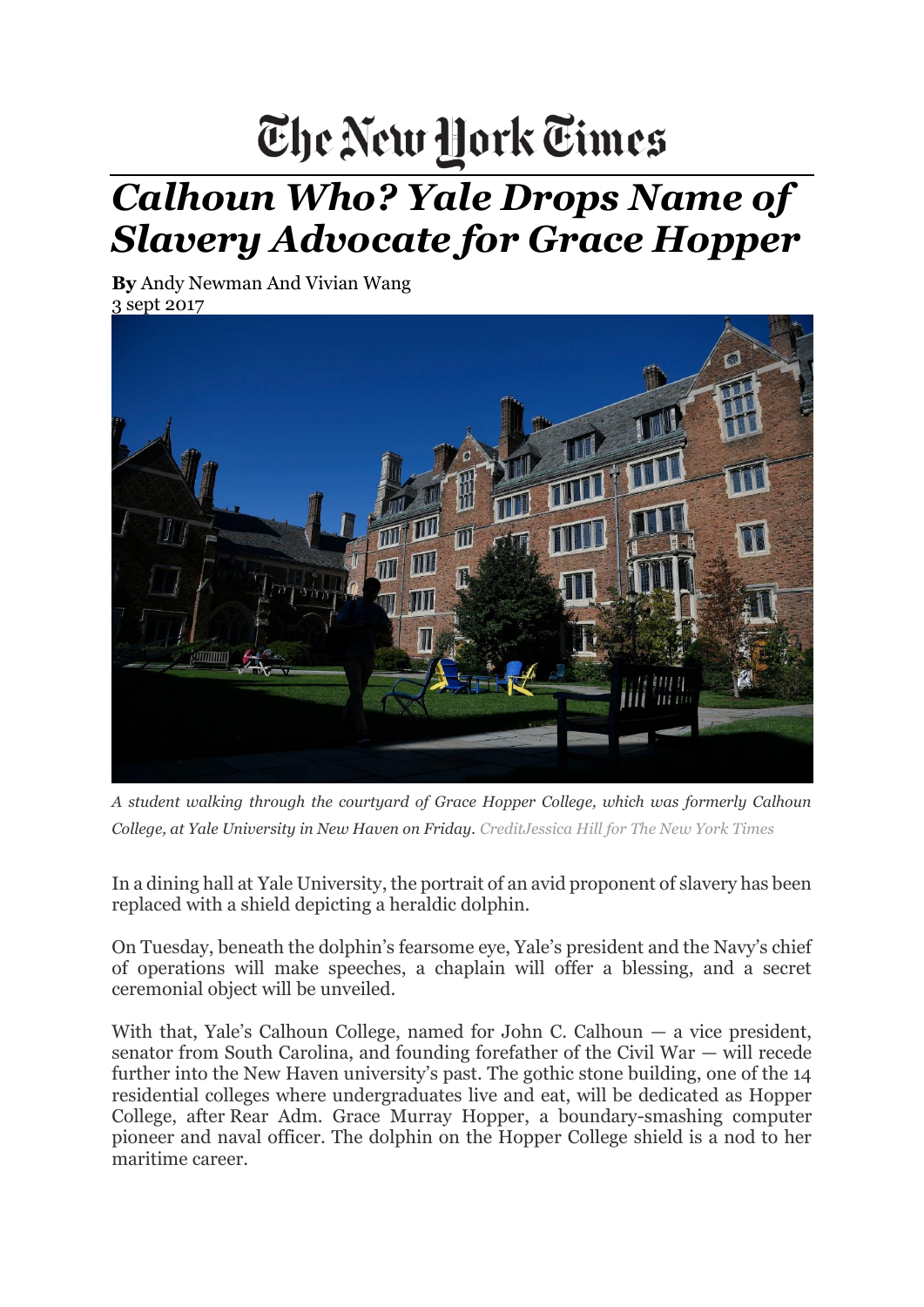The ceremony caps a bitter, exhausting fight that included years of student protests, a smashed stained-glass window depicting slaves, a decision by Yale to keep Calhoun's name and then, in a reversal, to drop it.

And it comes at the end of a summer of unrest across much of the nation over how to remember and whether to honor those on the wrong moral side of the nation's greatest conflict.

For Calhoun College students who fought for the name change, returning to campus to see signs for "Grace Hopper College" was energizing. "I think for a lot of people this summer has shown that it's sort of beyond this ivory tower intellectual debate." Maya Jenkins, a Hopper senior, said on Friday.

Admiral Hopper helped build the nation's first electromechanical computer, developed the first compiler, proposed the idea of writing computer programs in words rather than symbols, and retired from the Navy at age 79.

Not that the university went far enough, Ms. Jenkins, a black student from Indiana, added in an email. "The college being renamed after a white woman does not fully rectify the violences of Calhoun's legacy," she wrote.



*Rear Adm. Grace Hopper saluting crew members aboard the USS Constitution in Boston's Charlestown section during her 1982 retirement ceremony after serving over 40 years in a Navy uniform. CreditBettmann, via Getty Images'*

The university has opened two new residential colleges this semester, one named for a black Yale Law School alumna and civil rights leader, Anna Pauline Murray, and the other for Benjamin Franklin. The latter decision, too, has left many people "a little miffed," said Vivian Dang, a Hopper College junior. "It's another old white guy being honored."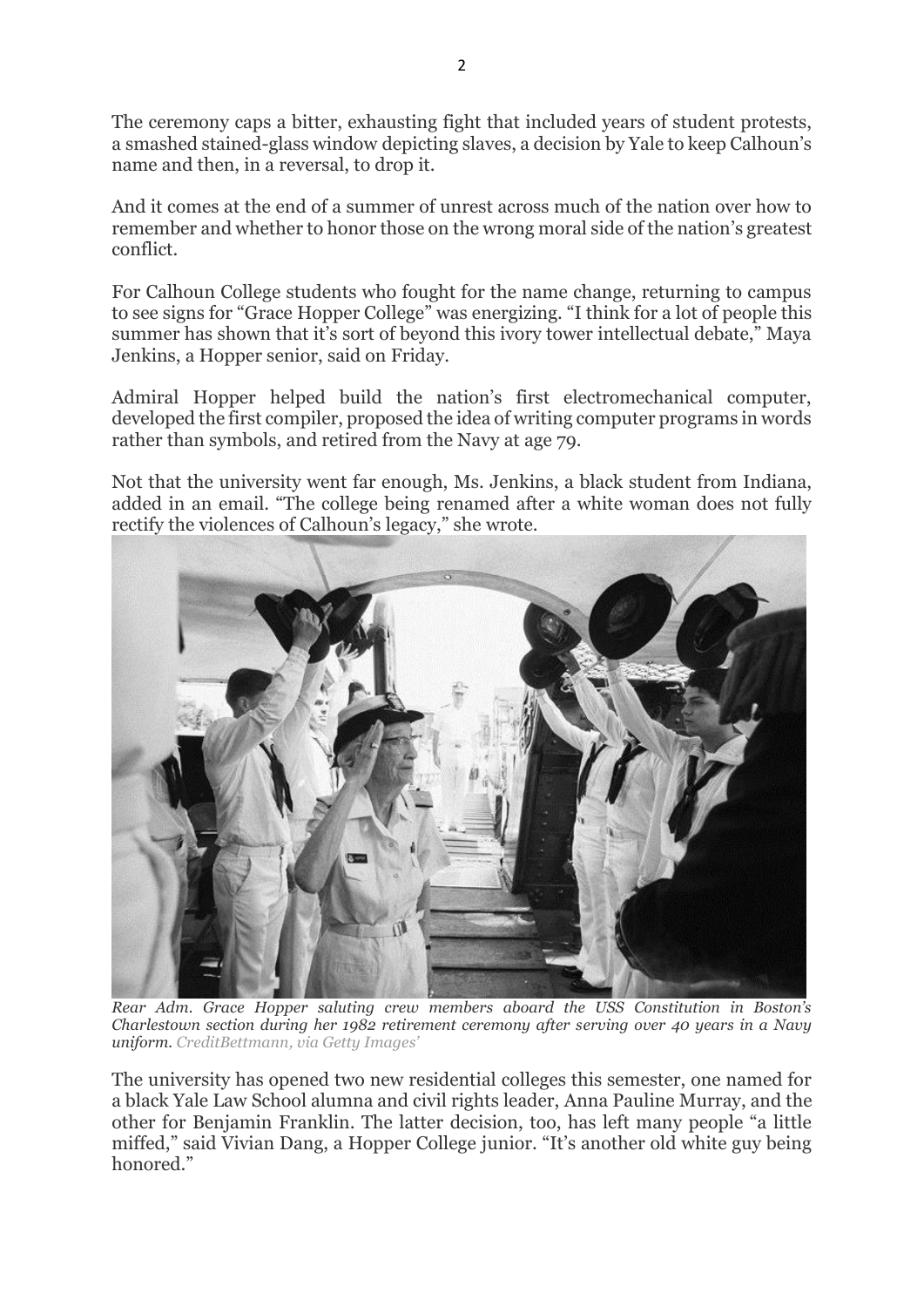Calhoun, who graduated from Yale in 1804, is not vanished from the campus. His name and likeness remain in the stonework above a couple of archways at Hopper College.

A plaque in the courtyard honors the "Renovations of Calhoun College in 1989," funded in part by "the generosity of S. Roger Horchow, Class of 1950."

"We're never taking this down, because he was a great supporter of the renovation," Prof. Julia Adams, the head of Hopper College, said of Mr. Horchow, a mail-order catalog mogul and Broadway producer. There is still an eight-foot statue of Calhoun high up on the university's Harkness Tower, too.

Nor has Yale seen its final battle over an icon that some people now find offensive. Last month, the school said it would remove a "problematic" doorway carving that shows a Puritan settler aiming a musket at a Native American, after drawing criticism for simply covering up the gun.

And critics have pointed out that for all the effort Yale has expended on figuring out ways not to honor a 19th century white supremacist, the proportion of African-American students at the university  $-8$  percent  $-$  is about the same as in 1980, a trend that holds at most elite universities. Another 6 percent of current Yale students identify as multiracial, a category that did not exist until 2008.

But Yale's president, Peter Salovey, said that the renaming was part of the school's effort to make itself more welcoming to students of all backgrounds (along with more generous financial aid).

A black freshman at Hopper on his way to lunch on Friday agreed. "I think the name is a step toward inclusion and equality," said the student, Mark Barnett, 18, of Sikeston, Mo.



*A carving of the likeness of John C. Calhoun will remain over a couple of doorways in the courtyard of Grace Hopper College at Yale. CreditJessica Hill for The New York Times*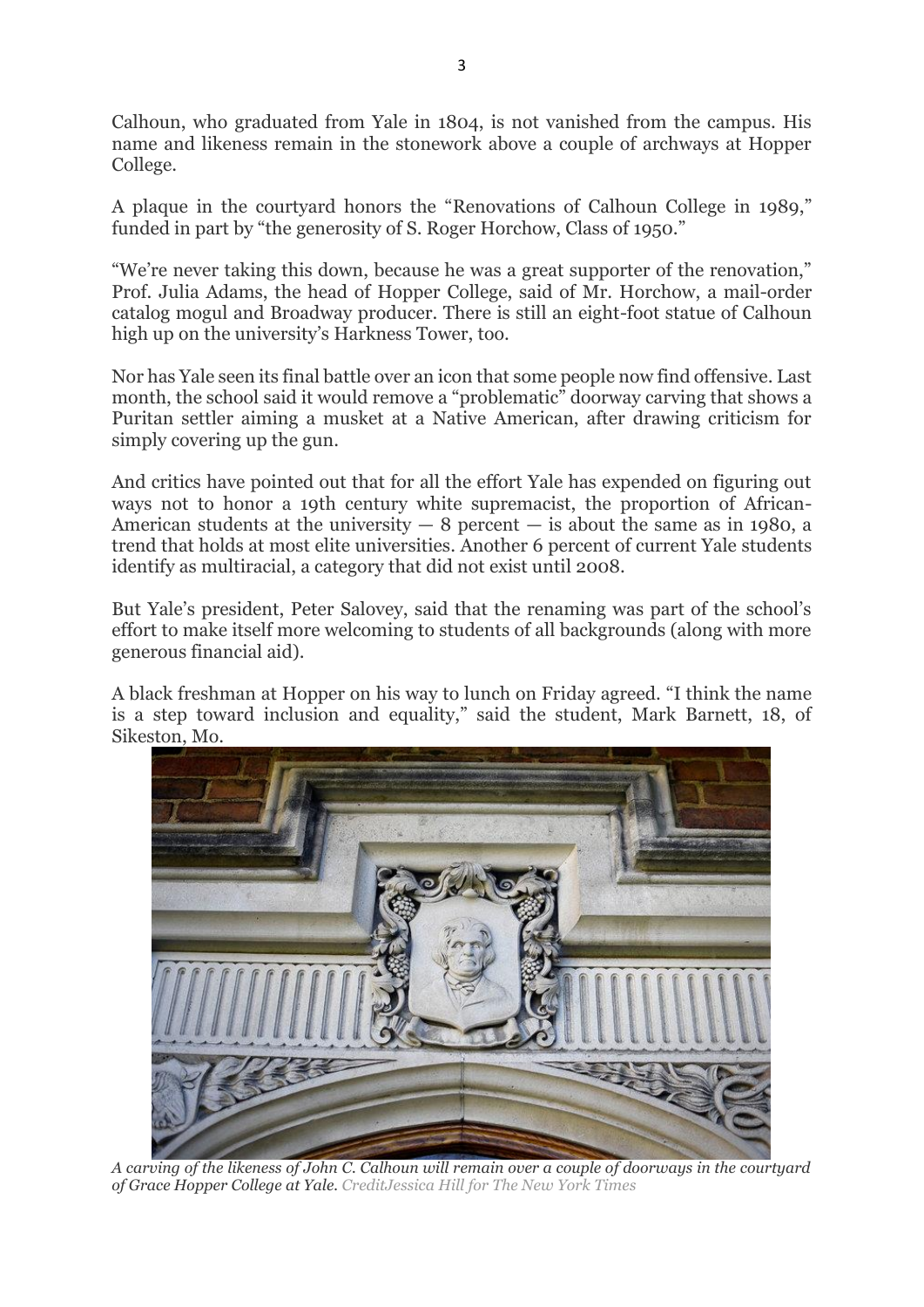For the minority of Calhoun College members who wanted to keep the name, closure is bittersweet.

"For me it will always in a sense be Calhoun," said Lauren Lee, a sophomore in Hopper who fought the name change because she believed that Calhoun's contributions to political theory, not his racist views, were the heart of his legacy.

The residential college was named for Calhoun when it opened in 1933. Since at least the 1970s, students complained about the association. Unlike many 19th century apologists for slavery who saw it as a necessary evil, Calhoun deemed it a "positive good" for both master and slave.

After the Charleston, S.C., church massacre in Calhoun's home state in 2015 and the fights over the display of the Confederate flags, the rumblings at Yale demanding removal became a roar*.*

In April 2016, Mr. Salovey drew outrage when he announced that the Calhoun College name would remain. "Universities have to be the places where tough conversations happen," he said then. "I don't think that is advanced by hiding our past."

Opponents would not let the matter drop. Many Calhoun members stopped using the name. "For most of my sophomore year, my friends and I would just say we belonged to F.K.A.," for "Formerly Known As," said Ms. Dang.

Similar protests were going on at Princeton, Georgetown and other universities over their racial histories.

Meanwhile, Mr. Salovey formed a Committee to Establish Principles on Renaming. It established guidelines to decide whether to change a building's name, including whether the legacy of a building's namesake conflicted with the university's mission and whether the named building "plays a substantial role in forming community" at Yale.

In February, Mr. Salovey, following the committee's recommendation, announced that the Calhoun name would go, because his legacy and values were "at odds with this university."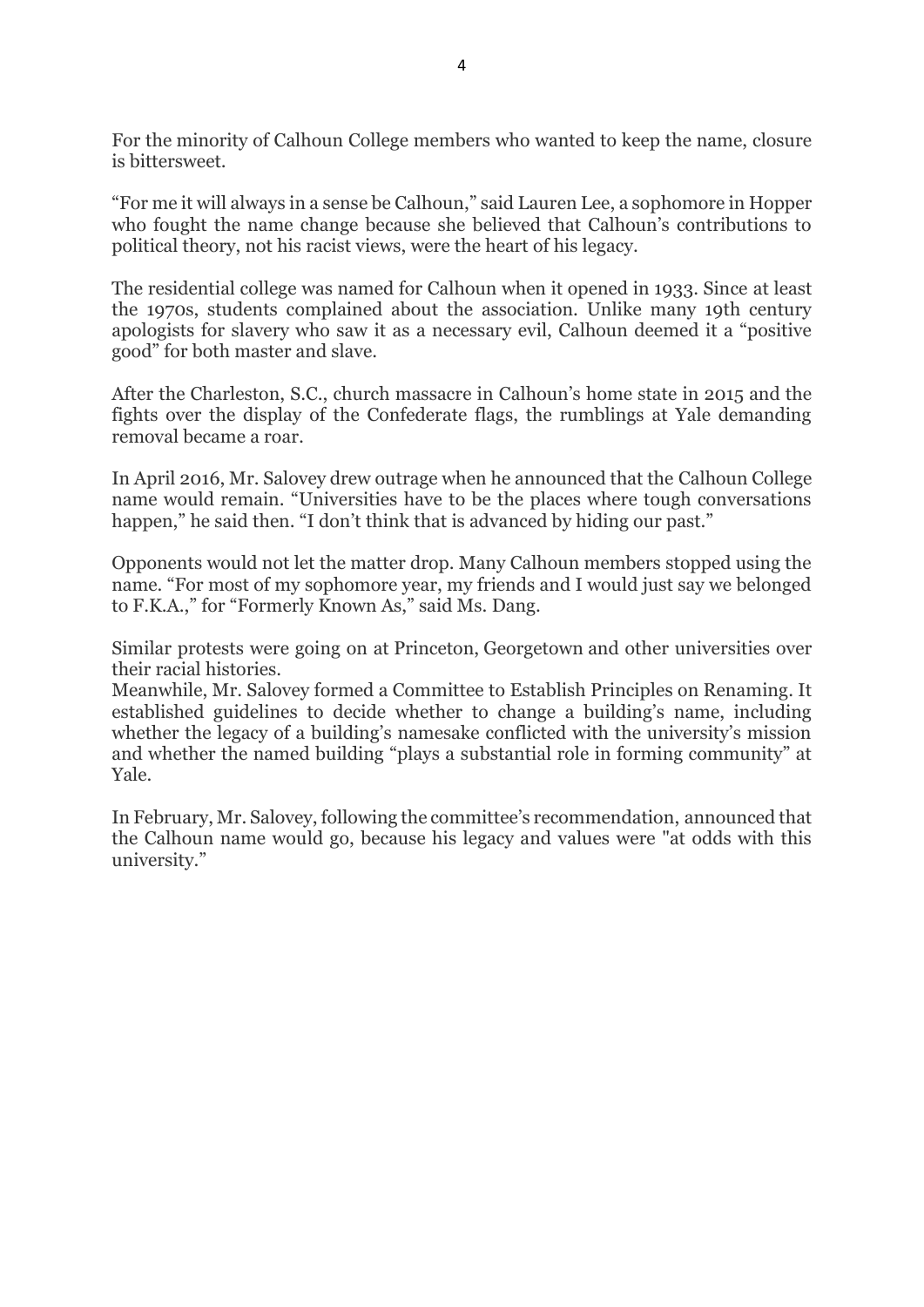

*A new coat of arms featuring a gold dolphin and the blue color of Yale replaced a portrait of John C. Calhoun in the dining hall at Grace Hopper College. The dolphin is a nod to Admiral Hopper's naval career. CreditJessica Hill for The New York Times*

On Friday, he said he was proud that Yale had come up with "a systematic way of deciding these questions on matters of principle rather than one-off decisions" and that administrators at other schools had told him the principles were useful.

"I feel good in general about where we ended up," he said.

The decision has not sat well with some alumni. Now more than ever, said Jerrold Petruzzelli of the class of 1974, a corporate lawyer, the university should not overwrite history or give in to the identity politics that are tearing the country apart.

"The fact that we have a president that is so divisive elevates the pitch here," said Mr. Petruzzelli, 64, referring to President Trump, not Mr. Salovey. "What's happening now with the Civil War monuments has caused everybody to view things though a tribal lens."

In a deft bit of revisionism, Yale has offered Calhoun College alumni the option to retroactively change their affiliation to Hopper.

"I jumped at the chance," Jeremy Epstein of the class of 1982 wrote in an email. "The reason I did so was pretty simple: I have much more personal interest in a badass Navy computer geek than in a long-dead old slave owner."

At Hopper College, a series of windows in the Calhoun College common room, including one that once depicted a shackled slave kneeling beside him, have been removed, and another committee is soliciting proposals for replacements.